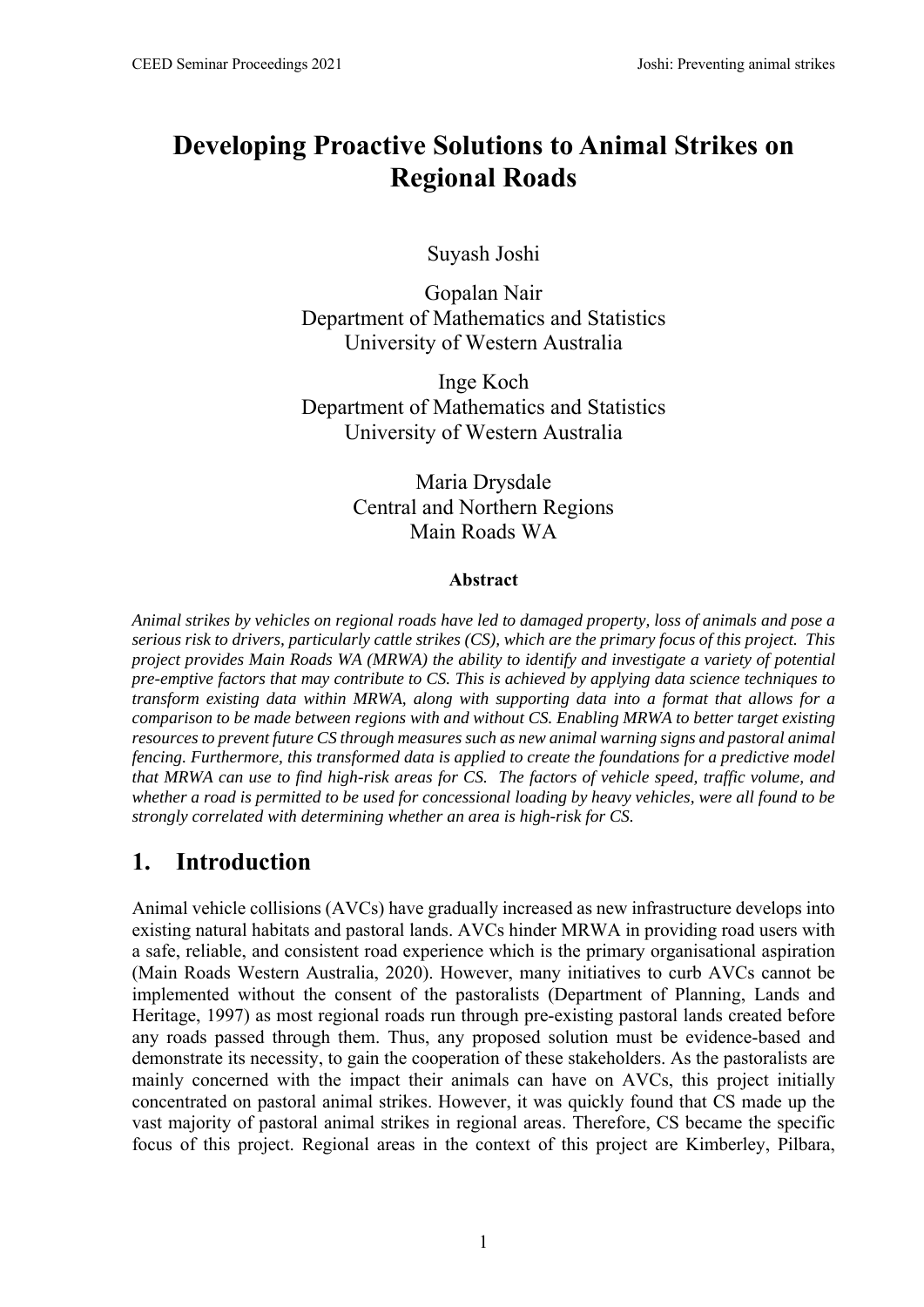Midwest-Gascoyne, and Goldfields-Esperance. This does not include the Metropolitan, South West, Great Southern, or Wheatbelt regions.

### **1.1 Current method used by MRWA**

In 2013 the Animal Hazard Mitigation Program (AHMP) was commenced by MRWA to address the issue of AVCs (Main Roads Western Australia, 2020). As part of this program, MRWA quantitatively defined what an AVC-hotspot was to help target existing resources. It was defined as any stretch of road where the 10-kilometer rolling average of AVCs over a 3 year period exceeded 0.25, as seen in figure 1.



**Figure 1** Sample Hotspot Identification Figures, Sample Station – Great Northern Hwy – Kimberley which uses a 10km rolling average to find the strike rate (Main Roads Western Australia, 2020).

The aforementioned method will be referred to as in the MRWA AVC identifier. This method may have been relatively effective as the years following its implementation, AVCs in pastoral regions have noticeably reduced. However, it cannot be ruled out that these trends are due to unrelated factors that have changed between 2013 and today.

### **1.2 Project aims**

The primary aim of this project is to build upon the currently used MRWA AVC identifier, by integrating existing data to find future AVC risk areas, specifically CS, through the use of preemptive factors. This should allow MRWA to test theories about what may contribute to CS in a systematic and quantitative way. By applying a data-driven approach, the findings can be effectively conveyed to stakeholders as to why certain areas are being targeted in the following year which may not have been prone to CS in the previous years. This overcomes the shortfall of the MRWA AVC identifier which cannot identify new risk areas as a result of changing conditions.

## **2. Process**

### **2.1 Data collection process**

At the start of the project, meetings with MRWA staff were conducted to discuss how AVC data was recorded and stored at MRWA. From this, two main sources of data were identified, the AHMP dataset, and Detailed Crash History (DCH) dataset, both had observations from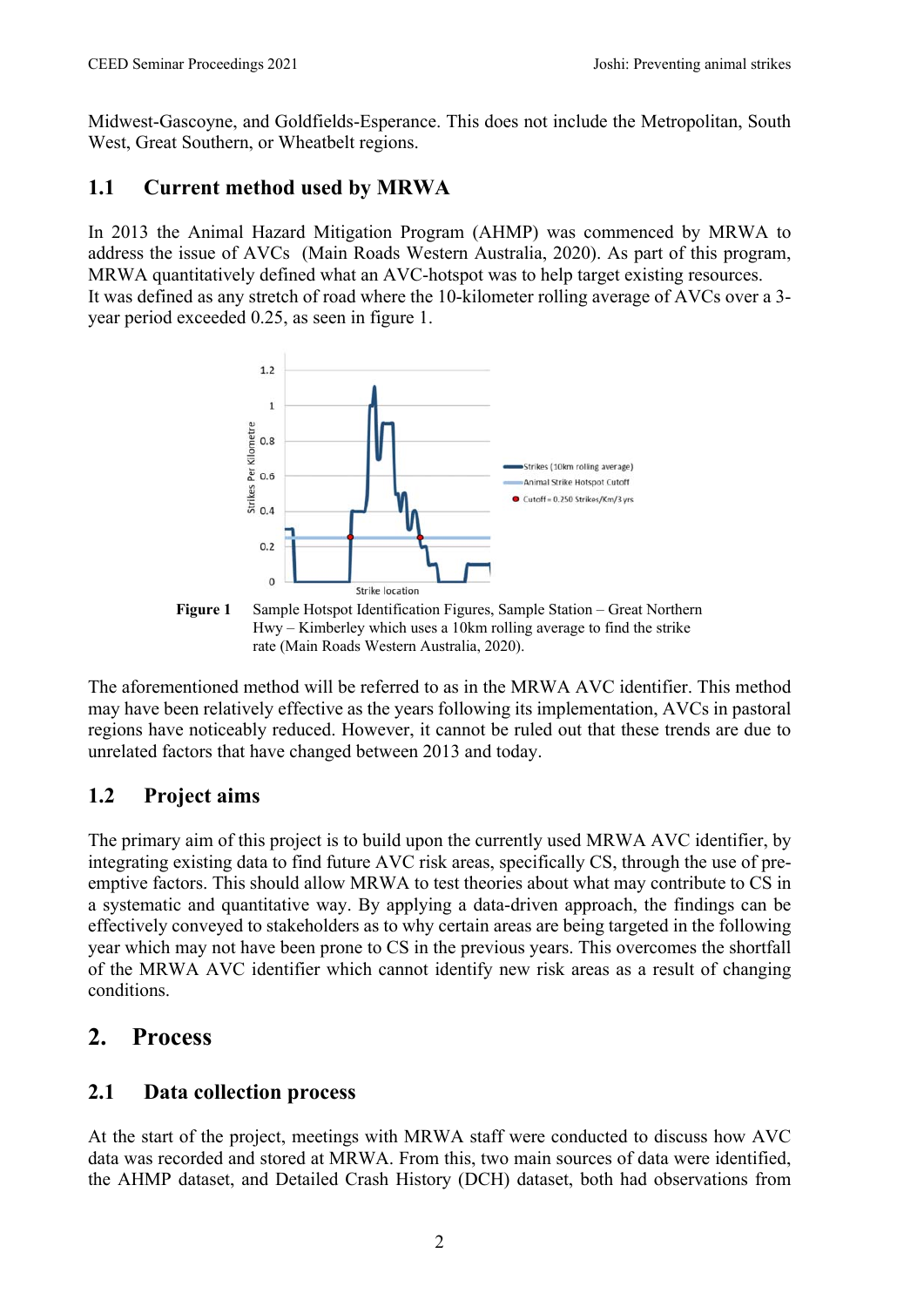2016 to 2020 and only included main roads and highways, which fall under the authority of MRWA. The AHMP dataset was then used to map all the CS from 2016 to 2020 as seen in figure 2. This was done using Microsoft PowerBI, which is a software used for data visualisation.



**Figure 2** Mapped cattle strikes using AHMP data, each bubble identifies a 10km segment of the road and its size is proportionate to the number of CS in that segment. Labeled are the 5 sub-regions being analysed.

Five sub-regions were defined with boundaries as seen in figure 2 to conduct separate analyses for each sub-region. This was done because WA has a variety of geographic conditions, which could result in certain factors only being important in some sub-regions. Note, these sub-regions are built around road networks that have clusters of CS, and do not follow the exact boundaries of the regional areas mentioned earlier. These sub-regions are referred to as Kimberley and Northwest Pilbara (KP), Central Pilbara and Northern Mid-West (PM), Western Pilbara and Gascoyne (PG), Southern Mid-West and Western Goldfields Esperance (MG), and Southern Goldfields-Esperance (GE).

Further meetings were later conducted to learn about what factors MRWA believes contribute to CS and the existing data on these factors that can be implemented as part of the project. These factors alongside factors used by similar studies in Edmonton Canada (Found et al., 2011), Texas USA (Burton et al., 2014), and Sweden (Seiler, 2005) were used to gather 8 broad factor categories which are Concessional Loading, Pastoral Fencing, Pastoral Station, Number of Culverts, Number of Floodways, Vehicle Speed, Vehicle Traffic and Adjacent Material. These factor categories were then used to gather specific datasets from MRWA of interest.

#### **2.2 Processing the data**

Using R, a programming language for data science and statistical computing, the road network was segmented into 10km sections using MRWAs road network dataset. Next, using the roads code and Straight Line Kilometer (SLK) value the number of CS for each year in that 10km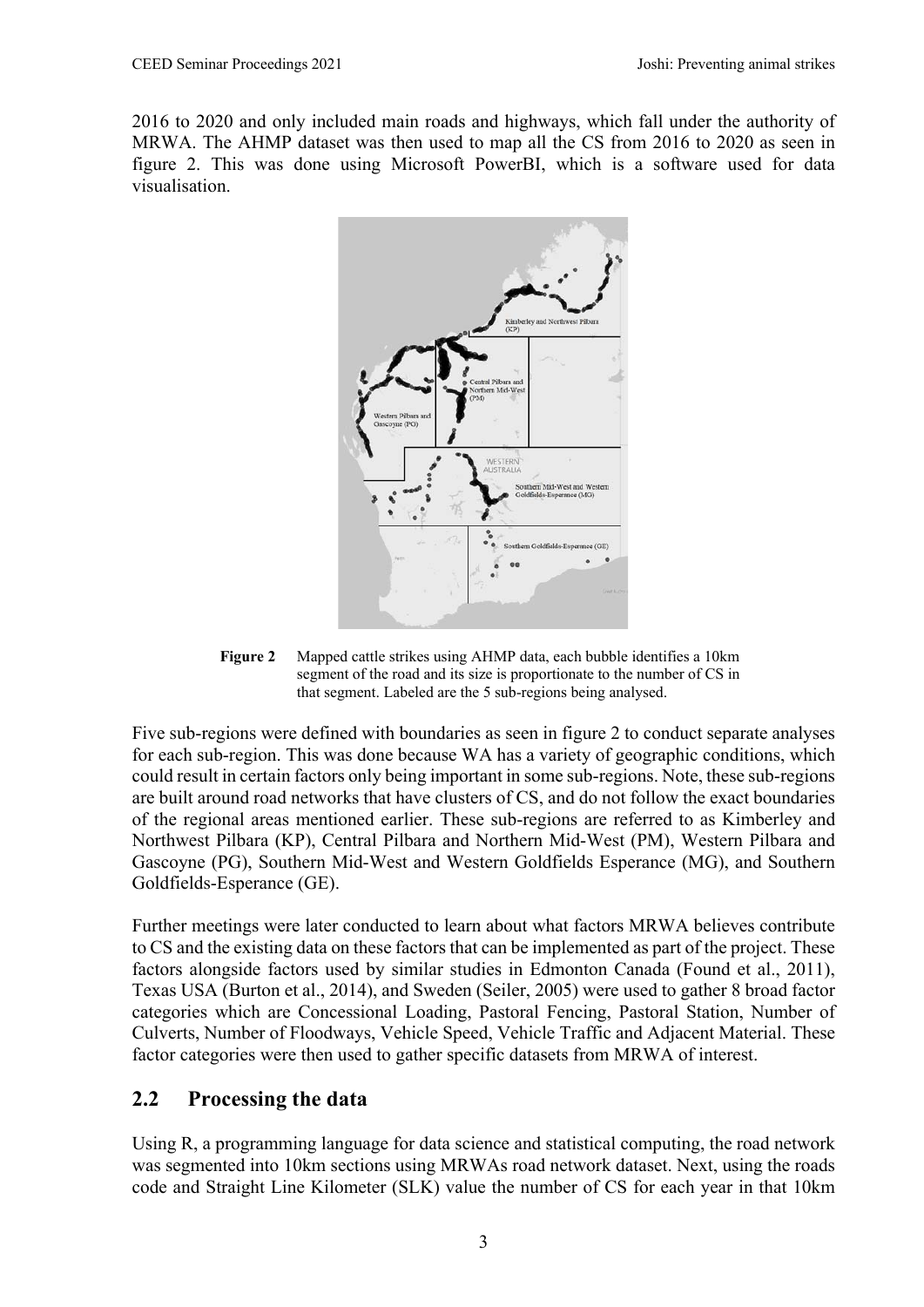segment were recorded. For example, if a CS occurred 500km along Great Northern Highway, with a road code of H006, the road code and SLK would be matched in that section of the road in the road network dataset. This was done to create a response variable which was defined as the number of CS that occurred in that 10km segment for each year from 2016 to 2020 for the linear regression. As well as a binary variable that tracked whether at least 1 CS had occurred in that 10km section for the logistic regression, which was defined as a high-risk area for CS. A similar approach was taken to integrate each of the potential pre-emptive factors that were collected.

### **2.3 Statistical analysis and modeling**

A statistical analysis using the methods of linear and logistic regression was then conducted on the processed data. Regression analysis is used to find whether there exists a relationship between a response variable and predictor variables. These two regression methods were chosen due to their ease of implementation and interpretability for finding statistically significant variables impacting CS. A statistically significant variable that impacts CS is selected at a 5% rejection level for the linear and logistic regressions. This is measured by the p-value, which if it is smaller than 5%, the null hypothesis is rejected. For this project, the specific null hypothesis would be that the predictor variables do not impact the variation in the number of CS for the linear regression. For the logistic regression, the null hypothesis would be that the predictor variables do not impact the variation in whether a 10km segment is classified as a high-risk area for CS. For the linear regression, there is also the Adjusted R-Squared, which measures the proportion of the variation in the response variable that is explainable by the predictor variable, adjusting for the number of predictors.

Finally, a predictive model was constructed using the two regression methods to make predictions on whether a road segment was a high-risk area for CS. This predictive model was then compared to a baseline model that was created using the average number of CS from 2016 to 2019 to predict the number of CS for 2020. Although not identical, the baseline models approach is similar to that used in the MRWA AVC identifier. If the predicted CS for this baseline model were greater than 1, it was classified as a high-risk area. The comparison between the baseline model and the predictive model was made using the measure of balanced accuracy for both models. Balanced accuracy takes into account the relative imbalance in the number of segments with and without CS and is a better measure for uneven data than just accuracy.

## **3. Results and Discussion**

The adjusted R-Squared values found were  $\sim$ 11% for the entire region of the study. With the highest being ~19% in the PM sub-region and the lowest being ~1% in the GE sub-region. Table 1 shows the 8 broad factor categories and the regions in which these were statistically significant.

Vehicle speed and traffic volume are both consistently important across most of the subregions. Within these factors, the sub-factors of the 85th percentile speed of vehicles, and the percentage of total vehicles that travel during the night are positively correlated with CS. Where concessional loading permits are allowed for heavy vehicles, there is also a strong positive correlation with CS, especially in the PM sub-region. Together, these two observations suggest that areas of the road which have a high level of heavy vehicle traffic, particularly during the night, could be important to consider when deciding where to implement targeted preventative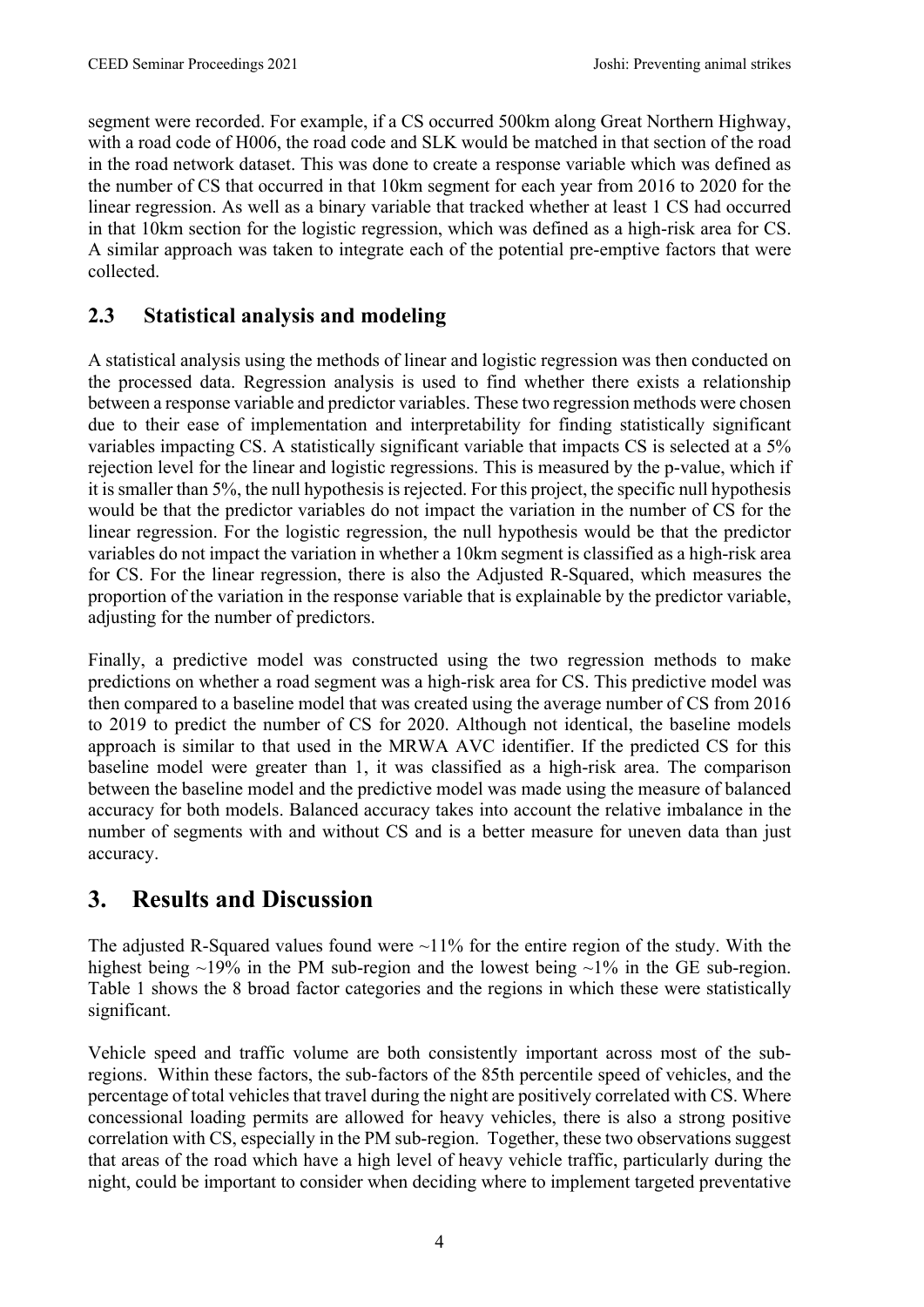measures. For example, if a stretch of road is expected to be used for concessional loading for heavy vehicles in the following year, it may be important to consider whether fencing exists and is in good repair in that stretch of road.

| Factor                  | Sig. in Linear      | Sig. in Logistic              |
|-------------------------|---------------------|-------------------------------|
| Concessional Loading    | Com, MG             | Com                           |
| Pastoral Fencing        |                     |                               |
| <b>Pastoral Station</b> | Com, PG, MG         | Com, KP, PG                   |
| Number of Culverts      | MG                  | KP, MG, GE                    |
| Number of Floodways     | PG, MG              | MG                            |
| Vehicle Speed           | Com, KP, PM, PG, MG | Com, KP, PM, MG,<br><b>GE</b> |
| Vehicle Traffic         | Com, KP, PM, PG     | Com, KP, PM, PG,<br>MG, GE    |
| Adjacent Material       | PM, PG              | Com, GE                       |

**Table 1** The statistically significant (Sig.) factors in the Logistic and Linear regressions and the sub-regions in which they are significant. With "Com" referencing all the 5 sub-regions combined which looks at the entire region of study

Note, pastoral fencing did not have consistent useable data for the year of fence completion or data on the condition of existing fencing. This means that it is cannot be used to determine whether new fencing is positively, negatively, or not at all correlated with CS. The variables of Culverts and Floodways were moderately statistically significant and positively correlated with CS in some sub-regions. This observation could support the theory that areas where water is likely to pool attracts animals looking for water and vegetation, which was a specific theory MRWA staff were interested in.

The predictive model that was developed using the logistic regression model, had a balanced accuracy between 60% to 70% in its predictive accuracy across the entire region of study after model tuning. When the baseline model was tested for its predictive accuracy, it consistently outperformed the predictive model that was developed using pre-emptive factors by  $\sim10\%$ across the entire region of study. This large difference suggests that given the variables we have available for this project, it is unlikely that we can outperform this baseline model. As this baseline model is similar to that used by MRWA, it cannot be justified to use this projects developed predictive model over the existing MRWA AVC identifier.

## **4. Conclusion and Future Work**

This project has demonstrated that using a host of existing datasets within MRWA, we can quantitatively investigate theories proposed by domain experts regarding factors may contribute to CS. This can assist MRWA in providing an evidence-based justification to influence the decisions of pastoralists and the PLB in approving MRWAs initiatives, such as pastoral fencing which is built on pastoral lands. However, predictions on the number of CS and whether a particular segment is a high-risk area for CS cannot yet be achieved as the predictive model is still in its early stages. The next steps would be to fine-tune it and also test it using linear regression and other statistical approaches. In addition, the DCH dataset includes a variety of variables giving context to how severe CS were. Investigating this can allow for a better understanding of what conditions contribute to CS being classified as severe.